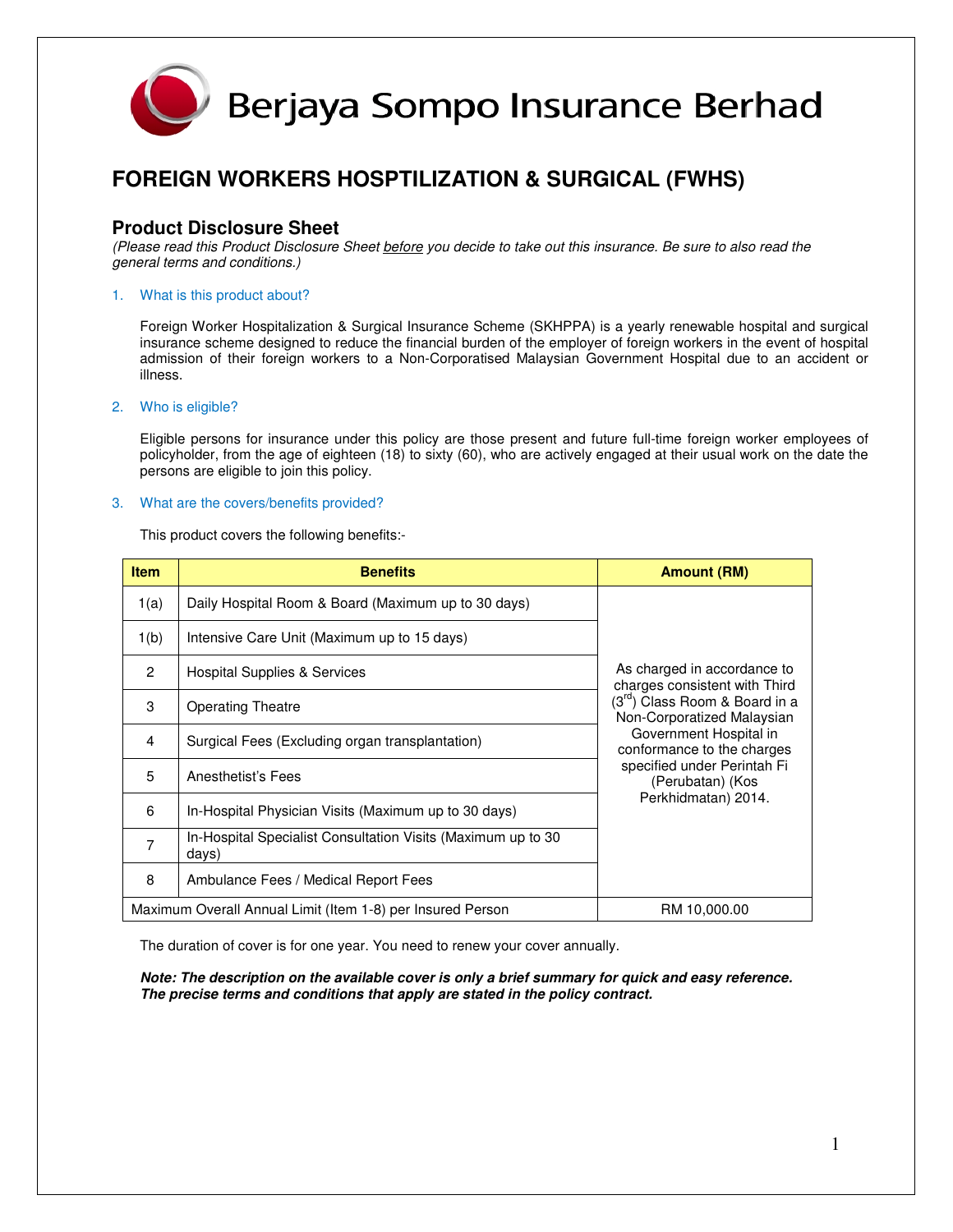

### Berjaya Sompo Insurance Berhad

#### 4. How much premium do I have to pay?

The annual premium is RM 120.00 per foreign worker insured inclusive of RM 15.00 of the Managed Care Organization (MCO) fee.

#### 5. What are the fees and charges that I have to pay

| <b>Type</b>                                                 | <b>Amount</b>                                      |
|-------------------------------------------------------------|----------------------------------------------------|
| Stamp Duty                                                  | RM 10.00 (per policy)                              |
| Goods and Service Tax (GST)                                 | 6% of the total premium plus MCO fees.             |
| Commission paid to the<br>insurance intermediaries (if any) | 10% of the total premium (included in the premium) |

#### 6. What are some of the key terms and conditions that I should be aware of?

#### **DUTY OF DISCLOSURE**

Pursuant to Paragraph 4(1) of Schedule 9 of the Financial Services Act 2013, if you are applying for this Insurance for a purpose related to your trade, business or profession, you have a duty to disclose any matter that you know to be relevant to our decision in accepting the risks and determining the rates and terms to be applied and any matter a reasonable person in the circumstances could be expected to know to be relevant, otherwise it may result in avoidance of your contract of insurance, refusal or reduction of your claim(s), change of terms or termination of your contract of insurance.

The above duty of disclosure shall continue until the time your contract of insurance is entered into, varied or renewed with us.

You also have a duty to tell us immediately if at any time after your contract of insurance has been entered into, varied or renewed with us any of the information given in the Proposal Form(or when you applied for this insurance) is inaccurate or has changed.

#### **GEOGRAPHICAL TERRITORY**

All benefits provided in this policy are applicable within Malaysia only for twenty-four (24) hours a day. Cover ceases from the time the Insured Person leaves Malaysia and resumes upon his/her return to Malaysia.

#### **LIMITATION OF BENEFITS**

All benefits provided in this policy are only payable in the event the insured person is confined in a non-corporatized Malaysian Government Hospital.

#### **GRACE PERIOD**

This is a Cash Before Cover policy. Notwithstanding the Cash Before Cover condition, a Grace Period of fourteen (14) days from its due date will be allowed for payment of each premium after the first policy year. During such fourteen (14) days, the Company shall remain liable there under if by the last of such days, the premium is actually paid. If any premium is not paid in respect of this policy contract before the end of the Grace Period, this policy contract shall be deemed as terminated at the expiry date of this policy.

**Note: The list above is non-exhaustive. Please refer to the policy contract for the full terms and conditions under this policy.**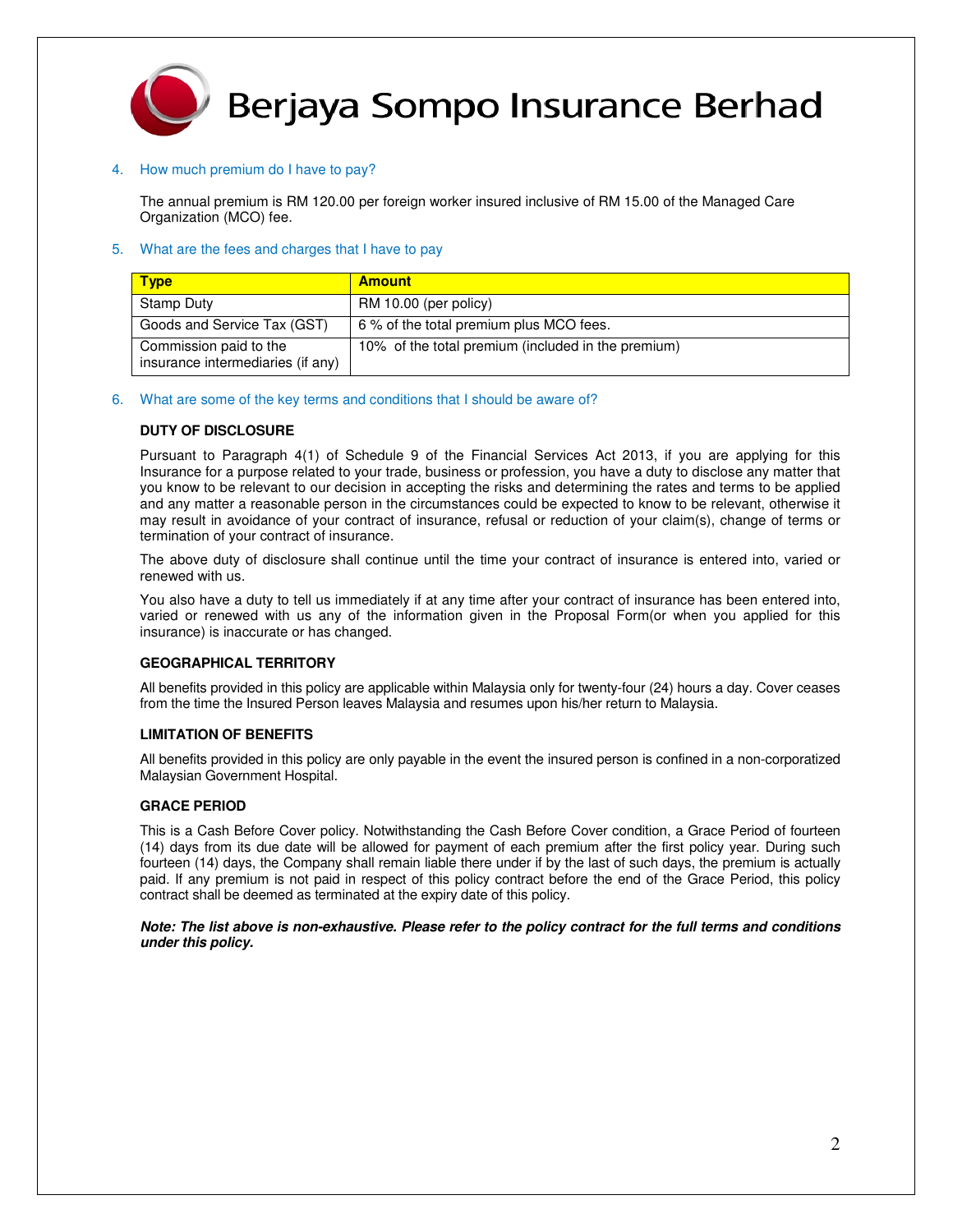

## Berjaya Sompo Insurance Berhad

#### 7. What are the major exclusions under this policy?

This policy does not cover any hospitalization, surgery or charges caused by any one of the following occurrences:

- a. Pre-existing conditions unless the Insured Person passes the medical examination as confirmed by Fomema Sdn Bhd (FOMEMA) within 30 days from the Insured Person's arrival to Malaysia.
- b. Cardiovascular diseases and all cancers occurring within the first one hundred and twenty (120) days of Insurance of the Insured Person.
- c. Plastic/Cosmetic surgery.
- d. Dental treatment or oral surgery.
- e. Treatment or surgical operation for congenital abnormalities or deformities.
- f. Pregnancy or miscarriage Treatment which is not Medically Necessary.
- g. Suicide or self-inflicted injury while sane or insane.
- h. Accidental injuries or illnesses arising from racing or hazardous sports.

#### **Note: The list above is non-exhaustive. Please refer to the policy contract for the full list of exclusions under this policy.**

#### 8. Can I cancel my policy?

Yes, you (the Policyholder) may cancel this policy at any time by giving written notice to us. Upon cancellation, you are entitled to a refund of the premium as per the schedule below, provided that you have not made a claim during the current policy year.

| <b>Period Not Exceeding</b> | <b>Refund of Annual Premium</b> |
|-----------------------------|---------------------------------|
| 15 days                     | 90%                             |
| 1 month                     | 80%                             |
| 2 months                    | 70%                             |
| 3 months                    | 60%                             |
| 4 months                    | 50%                             |
| 5 months                    | 40%                             |
| 6 months                    | 30%                             |
| 7 months                    | 25%                             |
| 8 months                    | 20%                             |
| 9 months                    | 15%                             |
| 10 months                   | 10%                             |
| 11 months                   | 5%                              |
| Period Exceeding 11 months  | No refund                       |

#### 9. What do I need to do if there are changes to my contact details?

It is important that you inform us of any change in your contact details to ensure that all correspondences reach you in a timely manner.